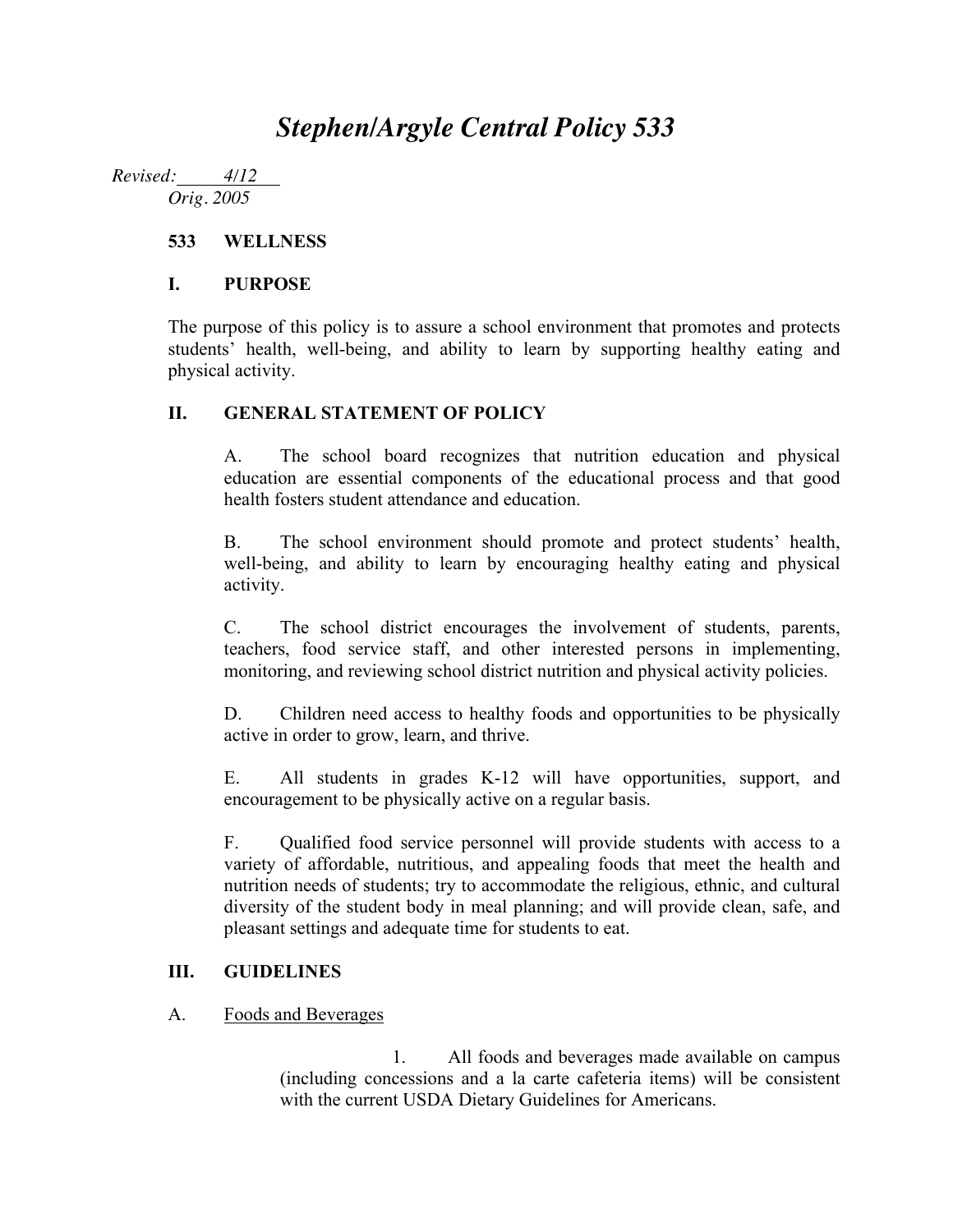2. Food service personnel will take every measure to ensure that student access to foods and beverages meet or exceed all federal, state, and local laws and guidelines.

3. Food service personnel shall adhere to all federal, state, and local food safety and security guidelines.

4. The school district will make every effort to eliminate any social stigma attached to, and prevent the overt identification of, students who are eligible for free and reduced-price school meals.

5. The school district will provide students access to hand washing or hand sanitizing before they eat meals or snacks.

6. The school district will make every effort to provide students with sufficient time to eat after sitting down for school meals and will schedule meal periods at appropriate times during the school day.

7. The school district will discourage tutoring, club, or organizational meetings or activities during mealtimes, unless students may eat during such activities.

#### B. School Food Service Program/Personnel

1. The school district will provide healthy and safe school meal programs that strictly comply with all federal, state, and local statutes and regulations.

2. The school district shall designate an appropriate person to be responsible for the school district's food service program, whose duties shall include the creation of nutrition guidelines and procedures for the selection of foods and beverages made available on campus to ensure food and beverage choices are consistent with current USDA Dietary Guidelines for Americans.

3. As part of the school district's responsibility to operate a food service program, the school district will provide continuing professional development for all food service personnel in schools.

## C. Nutrition Education and Promotion

1. The school district will encourage and support healthy eating by students and engage in nutrition promotion that is: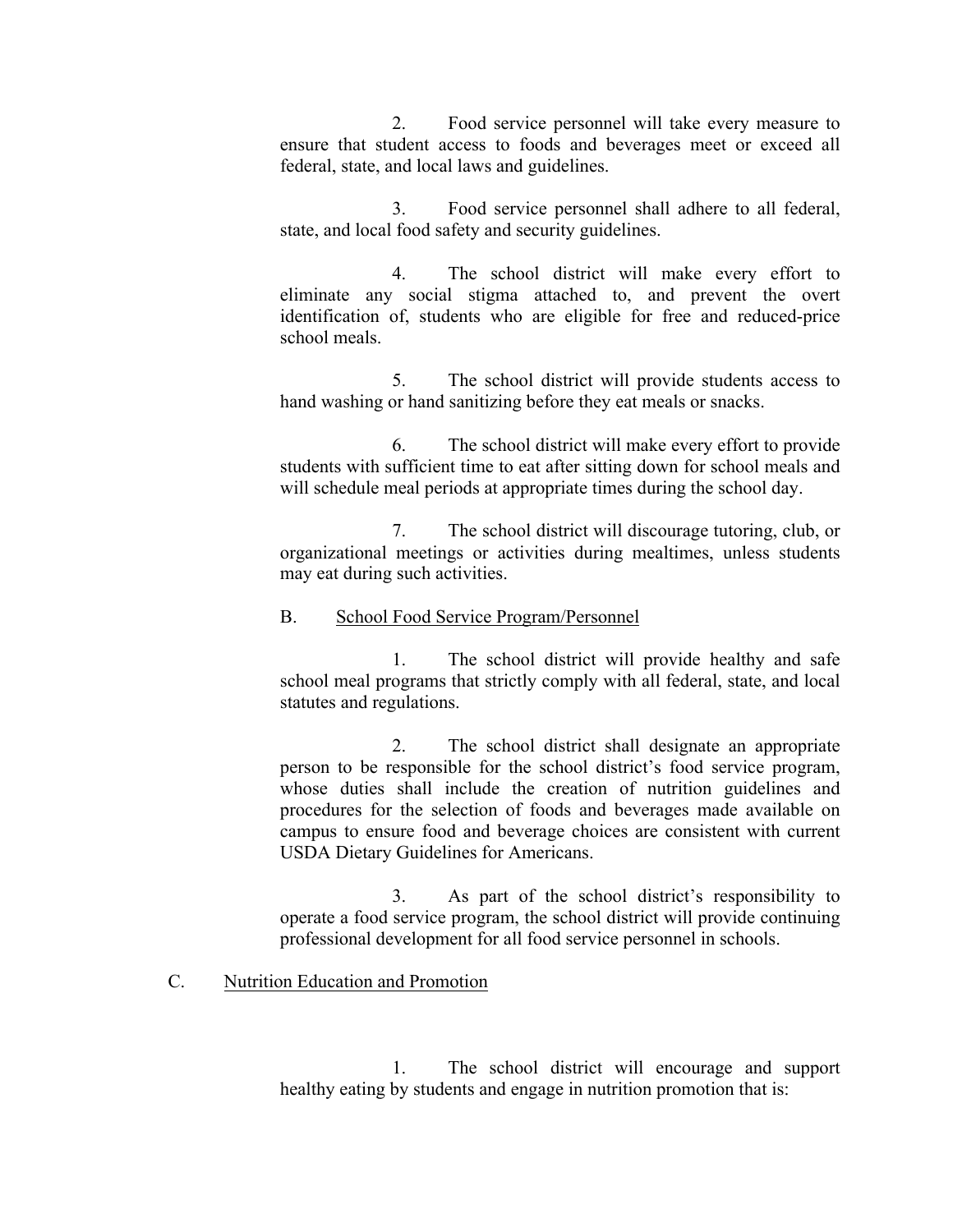a. offered as part of a comprehensive program designed to provide students with the knowledge and skills necessary to promote and protect their health;

b. part of health education classes as well as classroom instruction in subjects such as math, science, language arts, social sciences, and elective subjects, where appropriate; and

c. enjoyable, developmentally appropriate, culturally relevant, and includes participatory activities, such as contests, promotions, taste testing, and field trips.

2. The school district will encourage all students to make age appropriate, healthy selections of foods and beverages, including those sold individually outside the reimbursable school meal programs, such as through a la carte [snack] lines, vending machines, fundraising events, concession stands, and student stores.

3. Schools will not use foods or beverages as rewards for academic performance or good behavior (unless this practice is allowed by a student's individual education plan or behavior intervention plan) and will not withhold food or beverages as punishment.

#### D. Physical Activity

1. Students need opportunities for physical activity and to fully embrace regular physical activity as a personal behavior. Toward that end, health education will reinforce the knowledge and selfmanagement skills needed to maintain a healthy lifestyle and reduce sedentary activities such as watching television;

2. Opportunities for physical activity will be incorporated into other subject lessons, where appropriate; and

3. Classroom teachers will provide short physical activity breaks between lessons or classes, as appropriate.

#### E. Communications with Parents

1. The school district recognizes that parents and guardians have a primary and fundamental role in promoting and protecting their children's health and well-being.

2. The school district will support parents' efforts to provide a healthy diet and daily physical activity for their children.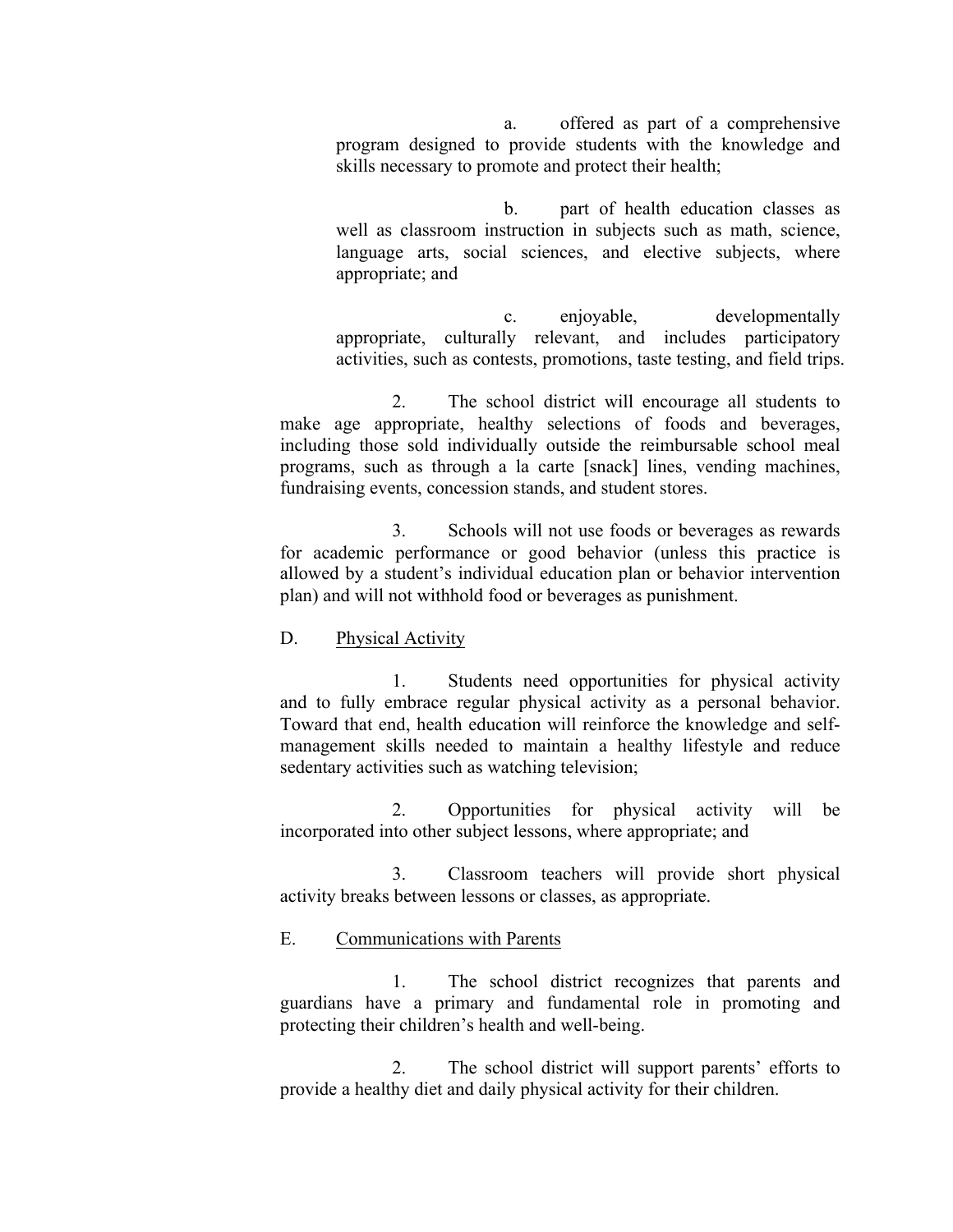3. The school district encourages parents to pack healthy lunches and snacks and refrain from including beverages and foods without nutritional value.

4. The school district will provide information about physical education and other school-based physical activity opportunities and will support parents' efforts to provide their children with opportunities to be physically active outside of school.

#### **IV. IMPLEMENTATION AND MONITORING**

A. After approval by the school board, the wellness policy will be implemented throughout the school district.

B. School food service staff, at the school or district level, will ensure compliance within the school's food service areas and will report to the food service program administrator, the building principal, or the superintendent's designee, as appropriate.

C. The school district's food service program administrator will provide an annual report to the superintendent setting forth the nutrition guidelines and procedures for selection of all foods made available on campus.

D. The superintendent or designee will ensure compliance with the wellness policy and will provide an annual report of the school district's compliance with the policy to the school board.

E. The school district will post this wellness policy on its website, to the extent it maintains a website.

| <b>Legal References:</b> Minn. Stat. § 121A.215 (Local School District |  |  |  |  |  |  |  |  |                                                  |
|------------------------------------------------------------------------|--|--|--|--|--|--|--|--|--------------------------------------------------|
| <b>Wellness Policy</b> )                                               |  |  |  |  |  |  |  |  |                                                  |
| 42 U.S.C. § 1751 <i>et seq.</i> (Healthy and Hunger-Free Kids Act)     |  |  |  |  |  |  |  |  |                                                  |
| 42 U.S.C. § 1758b (Local School Wellness Policy)                       |  |  |  |  |  |  |  |  |                                                  |
|                                                                        |  |  |  |  |  |  |  |  | 42 U.S.C. § 1771 et seq. (Child Nutrition Act of |
| 1966)                                                                  |  |  |  |  |  |  |  |  |                                                  |
|                                                                        |  |  |  |  |  |  |  |  | 7 U.S.C. § 5341 (Establishment of Dietary        |
| Guidelines)                                                            |  |  |  |  |  |  |  |  |                                                  |
|                                                                        |  |  |  |  |  |  |  |  | 7 C.F.R. § 210.10 (School Lunch Program          |
| Regulations)                                                           |  |  |  |  |  |  |  |  |                                                  |
|                                                                        |  |  |  |  |  |  |  |  | 7 C.F.R. § 220.8 (School Breakfast Program       |
| Regulations)                                                           |  |  |  |  |  |  |  |  |                                                  |

*Local Resources:* Minnesota Department of Education, www.education.state.mn.us

> Minnesota Department of Health, www.health.state.mn.us County Health Departments Action for Healthy Kids Minnesota, www.actionforhealthykids.org